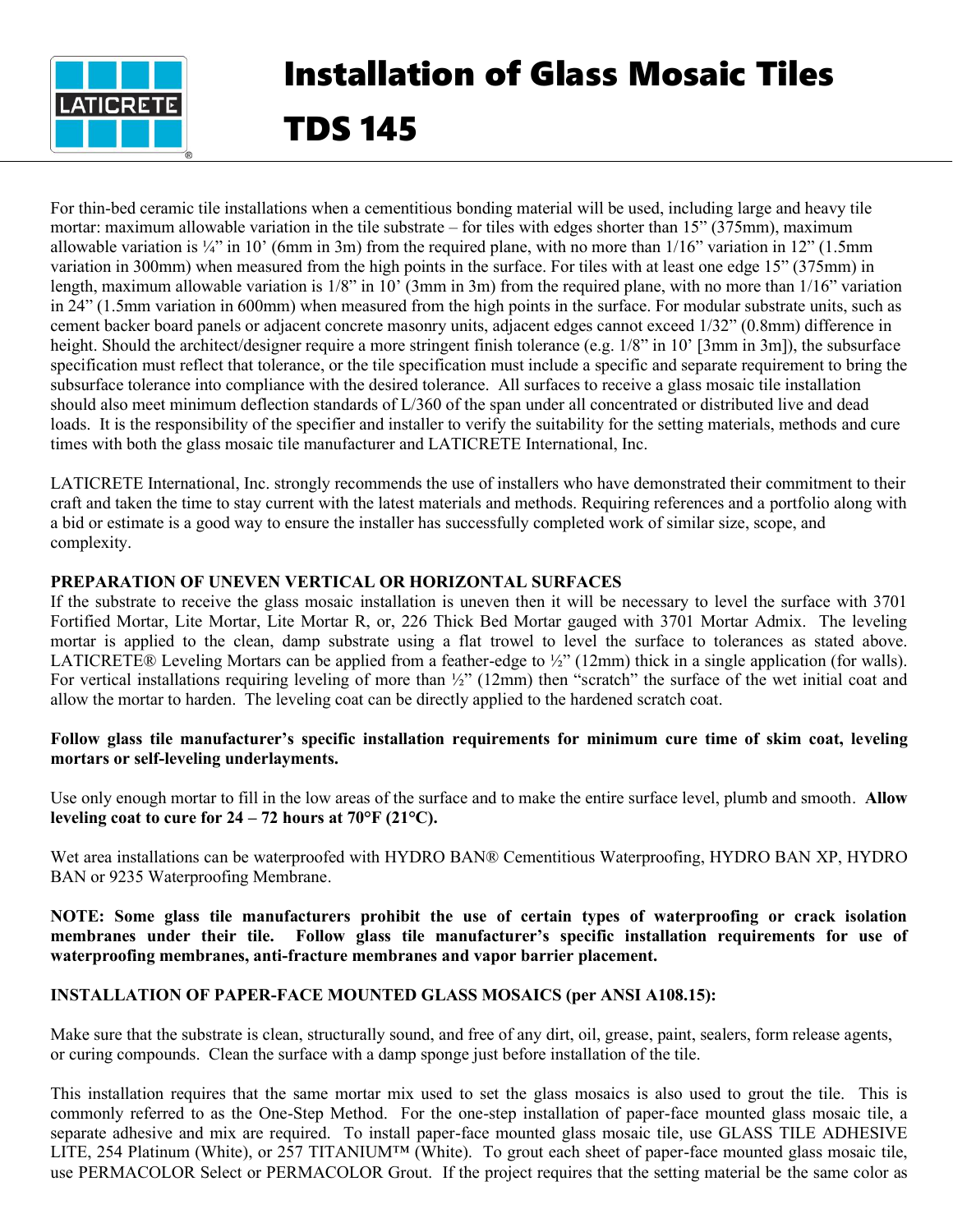the grout, use PERMACOLOR Select Color Kits mixed with GLASS TILE ADHESIVE LITE, 254 Platinum (White) or 257 TITANIUM™ (White), by following the mixing instructions on each thin-set's data sheet.

Place each sheet of glass mosaics face down and work a small amount of the grout into the back of each sheet with a rubber grout float or the flat side of a trowel. Remove excess mortar from the back of the mosaic sheets with the straight edge of the trowel of float. This should fill the joints but leave little or no grout on the back surface of the sheet.

Key the adhesive mortar into the substrate using the flat side of a trowel to initiate a bond coat. Using the appropriate sized V-notch or small square notch trowel (e.g. 3/16" [4mm] square notch), add more adhesive mortar and notch it in a horizontal, straight pattern. The freshly prepared sheet of glass mosaics is placed onto the fresh combed mortar on the floor or wall. After each sheet is placed, a flat wood block or rubber grout float is used to beat the face of the tiles and firmly embed the tiles into the mortar. A minimum of 95% coverage of mortar to tile should be achieved after the beat in. Check to make sure that a flat, uniform surface is attained.

Note: DO NOT APPLY EXCESSIVE MORTAR ON THE SURFACE TO BE COVERED WITH MOSAICS. Too much mortar can squeeze up through the joints and produce an uneven finished surface. Excessive thickness of mortar can also slow the hardening of the mortar which means that the mortar will remain soft for an extended period and delay the removal of the paper mounting.

#### **Transparent and translucent glass tiles can show shadowing (ghosting) if the glass tile manufacturer's installation instructions are not followed. Please be aware of visual and technical limitations with transparent and translucent glass tiles. A mock-up is strongly suggested to verify final appearance and acceptance.**

Apply the remaining sheets and make sure that the vertical and horizontal grout joints line up and a consistent pattern is maintained. The glass mosaic paper face mounting should be removed as soon as the tiles have set firm, but the "grout" is still pliable enough to make adjustments and repair pinholes or voids in the grout. Use a sponge dampened with clean water to moisten the paper sheets covering the mosaics. Two or more applications of water may be needed to safely remove the paper facing from the tile. When the paper is properly saturated, peel the paper from the face of the tile being careful not to pull tile away from the mortar. Inspect the grout joints for pinholes and voids and fix as necessary. Within one hour of initial set, clean any residual glue and paper from the surface using a light, damp sponge and buff with a dry cloth. Follow with an application of the same mortar used to set the glass mosaics and grout the areas between each sheet as necessary.

#### **INSTALLATION OF PAPER-FACE MOUNTED, BACK-MOUNTED, EDGE-MOUNTED, CLEAR FILM FACEMOUNTED GLASS MOSAICS, OR RESIN-BACKED/REAR COATED GLASS MOSAICS (per ANSI A108.16):**

#### FOR SWIMMING POOL INSTALLATIONS OF BACK-MOUNTED (DOT OR MESH) AND EDGE MOUNTED GLASS MOSIAC TILE IT IS NECESSARY TO CHECK WITH THE MANUFACTURER OF THE TILE TO DETERMINE SUITABILITY AND TO SELECT THE ADHESIVE MORTAR TYPE.

Although ANSI standards allow for the installation of back-mounted mosaics with latex thin-set mortars, the unstable nature of these backings may not be entirely suitable for the long-term performance of this type of tile installation when installed with latex thin-set mortar. LATAPOXY® 300 Adhesive or LATAPOXY BIOGREEN™ 300 Adhesive can be used to install most rear mesh mounted, dot-mounted or resin backed mosaic tile; however, consult with the glass tile manufacturer for their specific installation instructions. For installation of resin-backed glass mosaic tile, please refer to TDS 150 "Installation of Resin-Backed Tile and Stone" or TDS 190 "Installation of Large Format Glass Tile".

Make sure that the substrate is clean, structurally sound, and free of any dirt, oil, grease, paint, sealers, form release agents, or curing compounds. Clean the surface with a damp sponge just before installation of the glass mosaic tile.

This installation requires that the glass mosaic tile be installed and grouted in separate procedures. This is commonly called the Two-Step Method.

Check with the glass tile manufacturer to determine the type of adhesive recommended for installation of their product. Use GLASS TILE ADHESIVE LITE, 254 Platinum (white), 254 Platinum Rapid (white), 257 TITANIUM, or LATAPOXY 300 Adhesive, or LATAPOXY BIOGREEN 300 Adhesive the setting mortar. Key the mortar into the substrate using the flat side of a trowel to initiate a bond coat. Using the appropriate sized small square notch trowel, add more adhesive and notch